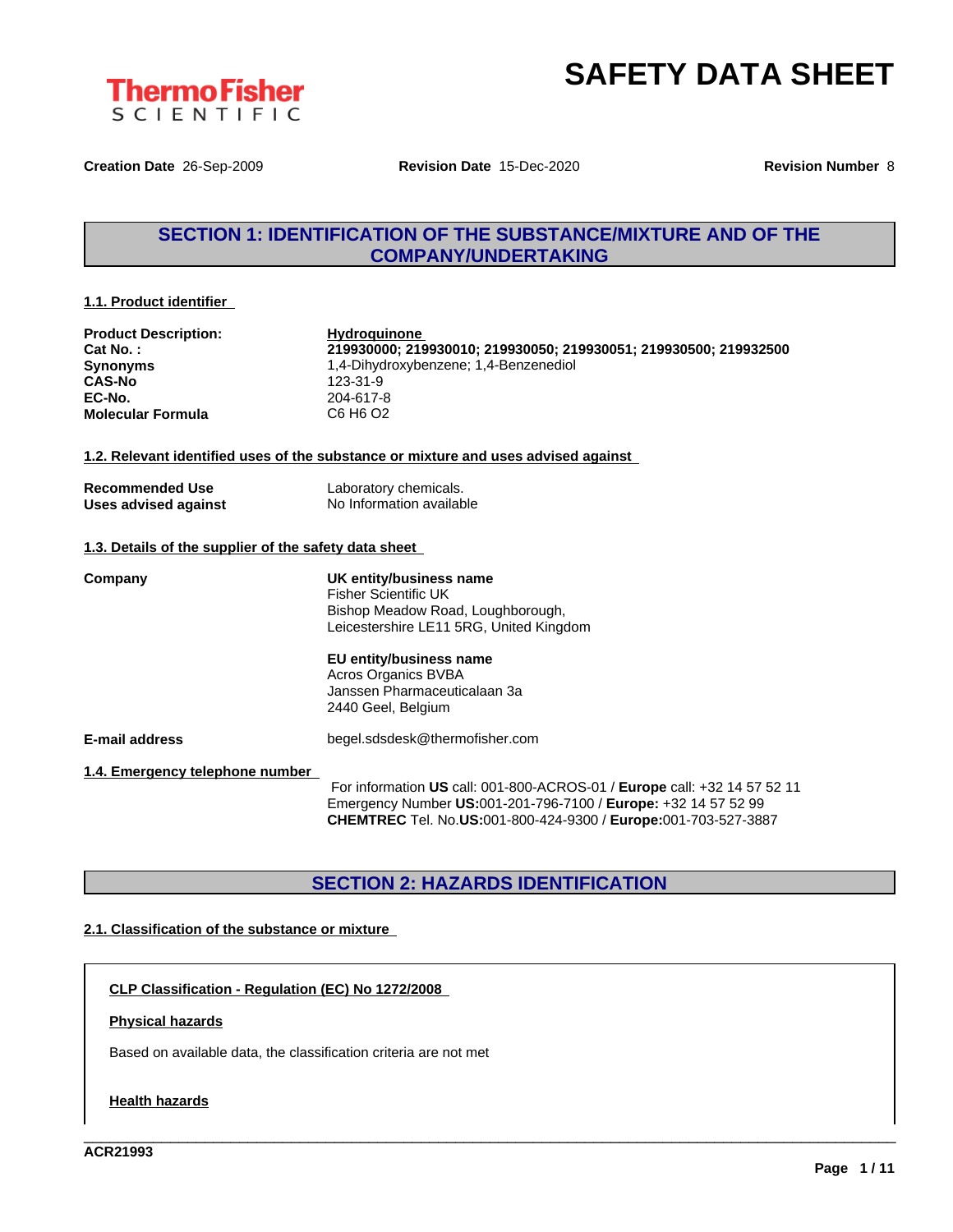# \_\_\_\_\_\_\_\_\_\_\_\_\_\_\_\_\_\_\_\_\_\_\_\_\_\_\_\_\_\_\_\_\_\_\_\_\_\_\_\_\_\_\_\_\_\_\_\_\_\_\_\_\_\_\_\_\_\_\_\_\_\_\_\_\_\_\_\_\_\_\_\_\_\_\_\_\_\_\_\_\_\_\_\_\_\_\_\_\_\_\_\_\_\_ **Hydroquinone Revision Date** 15-Dec-2020

Category 4 (H302) Category 1 (H318) Category 1 (H317) Category 2 (H341) Category 2 (H351)

| Acute oral toxicity               |
|-----------------------------------|
| Serious Eye Damage/Eye Irritation |
| <b>Skin Sensitization</b>         |
| Germ Cell Mutagenicity            |
| Carcinogenicity                   |

#### **Environmental hazards**

Acute aquatic toxicity Category 1 (H400)

*Full text of Hazard Statements: see section 16*



#### **Hazard Statements**

H318 - Causes serious eye damage

H341 - Suspected of causing genetic defects

- H317 May cause an allergic skin reaction
- H351 Suspected of causing cancer
- H302 Harmful if swallowed
- H400 Very toxic to aquatic life

#### **Precautionary Statements**

P280 - Wear protective gloves/protective clothing/eye protection/face protection

P305 + P351 + P338 - IF IN EYES: Rinse cautiously with water for several minutes. Remove contact lenses, if present and easy to do. Continue rinsing

P302 + P352 - IF ON SKIN: Wash with plenty of soap and water

P310 - Immediately call a POISON CENTER or doctor/physician

P273 - Avoid release to the environment

### **2.3. Other hazards**

Substance is not considered persistent, bioaccumulative and toxic (PBT) / very persistent and very bioaccumulative (vPvB)

Toxic to terrestrial vertebrates

## **SECTION 3: COMPOSITION/INFORMATION ON INGREDIENTS**

### **3.1. Substances**

| Component    | <b>CAS-No</b> | EC-No.            | Weight % | CLP Classification - Regulation (EC) No<br>1272/2008 |
|--------------|---------------|-------------------|----------|------------------------------------------------------|
| Hydroquinone | 123-31-9      | EEC No. 204-617-8 | 99       | Acute Tox. 4 (H302)                                  |
|              |               |                   |          | (H318)<br>Eve Dam. 1<br>Skin Sens, 1<br>(H317)       |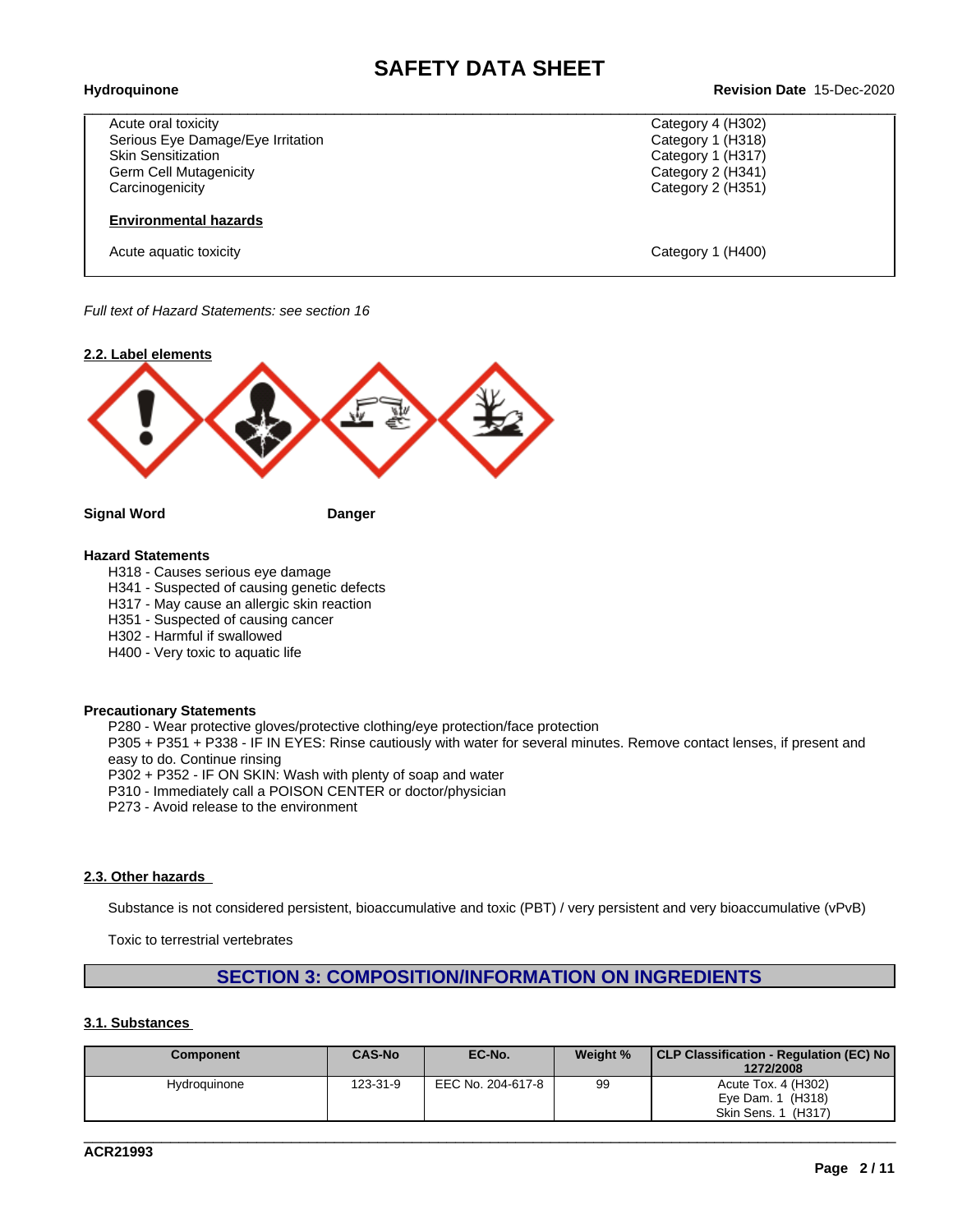| Hydroquinone | Revision Date 15-Dec-2020                                            |
|--------------|----------------------------------------------------------------------|
|              | Muta. 2 (H341)<br>Carc. 2 (H351)<br>(H400)<br><b>Aquatic Acute 1</b> |

| Component    | <b>Specific concentration limits</b><br>ובו ומהו<br>IJUL 5 | <b>M-Factor</b> | <b>Component notes</b> |
|--------------|------------------------------------------------------------|-----------------|------------------------|
| Hydroguinone |                                                            | $\cdot$         |                        |

#### *Full text of Hazard Statements: see section 16*

### **SECTION 4: FIRST AID MEASURES**

#### **4.1. Description of first aid measures**

| <b>General Advice</b>                                            | If symptoms persist, call a physician.                                                                                                                                                    |
|------------------------------------------------------------------|-------------------------------------------------------------------------------------------------------------------------------------------------------------------------------------------|
| <b>Eye Contact</b>                                               | Rinse immediately with plenty of water, also under the eyelids, for at least 15 minutes. Get<br>medical attention.                                                                        |
| <b>Skin Contact</b>                                              | Wash off immediately with plenty of water for at least 15 minutes. Get medical attention.                                                                                                 |
| Ingestion                                                        | Clean mouth with water and drink afterwards plenty of water. Get medical attention if<br>symptoms occur.                                                                                  |
| <b>Inhalation</b>                                                | Remove to fresh air. If breathing is difficult, give oxygen. Get medical attention.                                                                                                       |
| <b>Self-Protection of the First Aider</b>                        | Use personal protective equipment as required.                                                                                                                                            |
| 4.2. Most important symptoms and effects, both acute and delayed |                                                                                                                                                                                           |
|                                                                  | Causes eye burns. May cause allergic skin reaction. . Symptoms of allergic reaction may<br>include rash, itching, swelling, trouble breathing, tingling of the hands and feet, dizziness, |

### **4.3. Indication of any immediate medical attention and special treatment needed**

**Notes to Physician** Treat symptomatically.

### **SECTION 5: FIREFIGHTING MEASURES**

lightheadedness, chest pain, muscle pain or flushing

#### **5.1. Extinguishing media**

#### **Suitable Extinguishing Media**

Water spray, carbon dioxide (CO2), dry chemical, alcohol-resistant foam.

#### **Extinguishing media which must not be used for safety reasons** No information available.

#### **5.2. Special hazards arising from the substance or mixture**

Fine dust dispersed in air may ignite. Thermal decomposition can lead to release of irritating gases and vapors. Keep product and empty container away from heat and sources of ignition. Do not allow run-off from fire-fighting to enter drains or water courses.

\_\_\_\_\_\_\_\_\_\_\_\_\_\_\_\_\_\_\_\_\_\_\_\_\_\_\_\_\_\_\_\_\_\_\_\_\_\_\_\_\_\_\_\_\_\_\_\_\_\_\_\_\_\_\_\_\_\_\_\_\_\_\_\_\_\_\_\_\_\_\_\_\_\_\_\_\_\_\_\_\_\_\_\_\_\_\_\_\_\_\_\_\_\_

#### **Hazardous Combustion Products**

Carbon monoxide (CO), Carbon dioxide (CO2).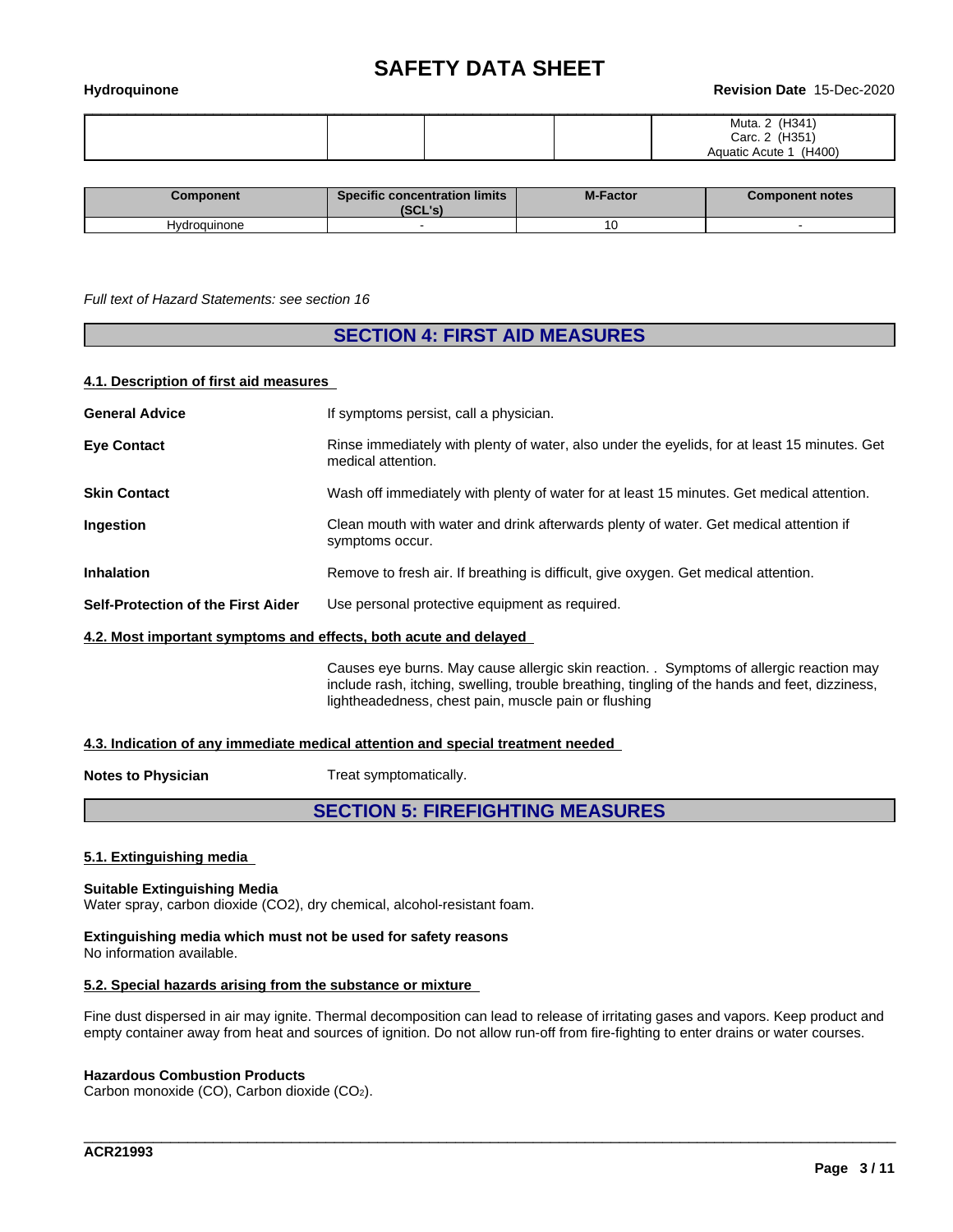#### **5.3. Advice for firefighters**

As in any fire, wear self-contained breathing apparatus pressure-demand, MSHA/NIOSH (approved or equivalent) and full protective gear.

# **SECTION 6: ACCIDENTAL RELEASE MEASURES**

#### **6.1. Personal precautions, protective equipment and emergency procedures**

Use personal protective equipment as required.Ensure adequate ventilation. Avoid dust formation.

#### **6.2. Environmental precautions**

Do not flush into surface water or sanitary sewer system. Do not allow material to contaminate ground water system. Prevent product from entering drains. Local authorities should be advised if significant spillages cannot be contained. See Section 12 for additional Ecological Information. Avoid release to the environment. Collect spillage.

#### **6.3. Methods and material for containment and cleaning up**

Sweep up and shovel into suitable containers for disposal. Keep in suitable, closed containers for disposal.

#### **6.4. Reference to other sections**

Refer to protective measures listed in Sections 8 and 13.

### **SECTION 7: HANDLING AND STORAGE**

#### **7.1. Precautions for safe handling**

Wear personal protective equipment/face protection. Ensure adequate ventilation. Avoid dust formation. Do not get in eyes, on skin, or on clothing. Avoid ingestion and inhalation.

#### **Hygiene Measures**

Handle in accordance with good industrial hygiene and safety practice.

#### **7.2. Conditions for safe storage, including any incompatibilities**

Keep containers tightly closed in a dry, cool and well-ventilated place.

#### **Technical Rules for Hazardous Substances (TRGS) 510 Storage Class (LGK) (Germany)** Class 11

#### **7.3. Specific end use(s)**

Use in laboratories

## **SECTION 8: EXPOSURE CONTROLS/PERSONAL PROTECTION**

#### **8.1. Control parameters**

#### **Exposure limits**

List source(s): **UK** - EH40/2005 Work Exposure Limits, Third edition. Published 2018. **IRE -** 2018 Code of Practice for the Chemical Agents Regulations, Schedule 1. Published by the Health and Safety Authority

| Component           | <b>United Kinadom</b><br>The                  | Union<br>European | Ireland                                                |  |
|---------------------|-----------------------------------------------|-------------------|--------------------------------------------------------|--|
| <b>Hydroguinone</b> | $\ldots$ o ma/m $^{3}$ 1 $^{\circ}$<br>15 min |                   | $\cdot$ : 0.5 mg/m <sup>3</sup> 8 hr.<br>TWA.          |  |
|                     | TWA<br>ה ma/mª 8 hr<br>. U.S                  |                   | n Tr<br>…ɔ mq/m <sup>ɜ</sup> 1 <i>⊑</i><br>15 min<br>. |  |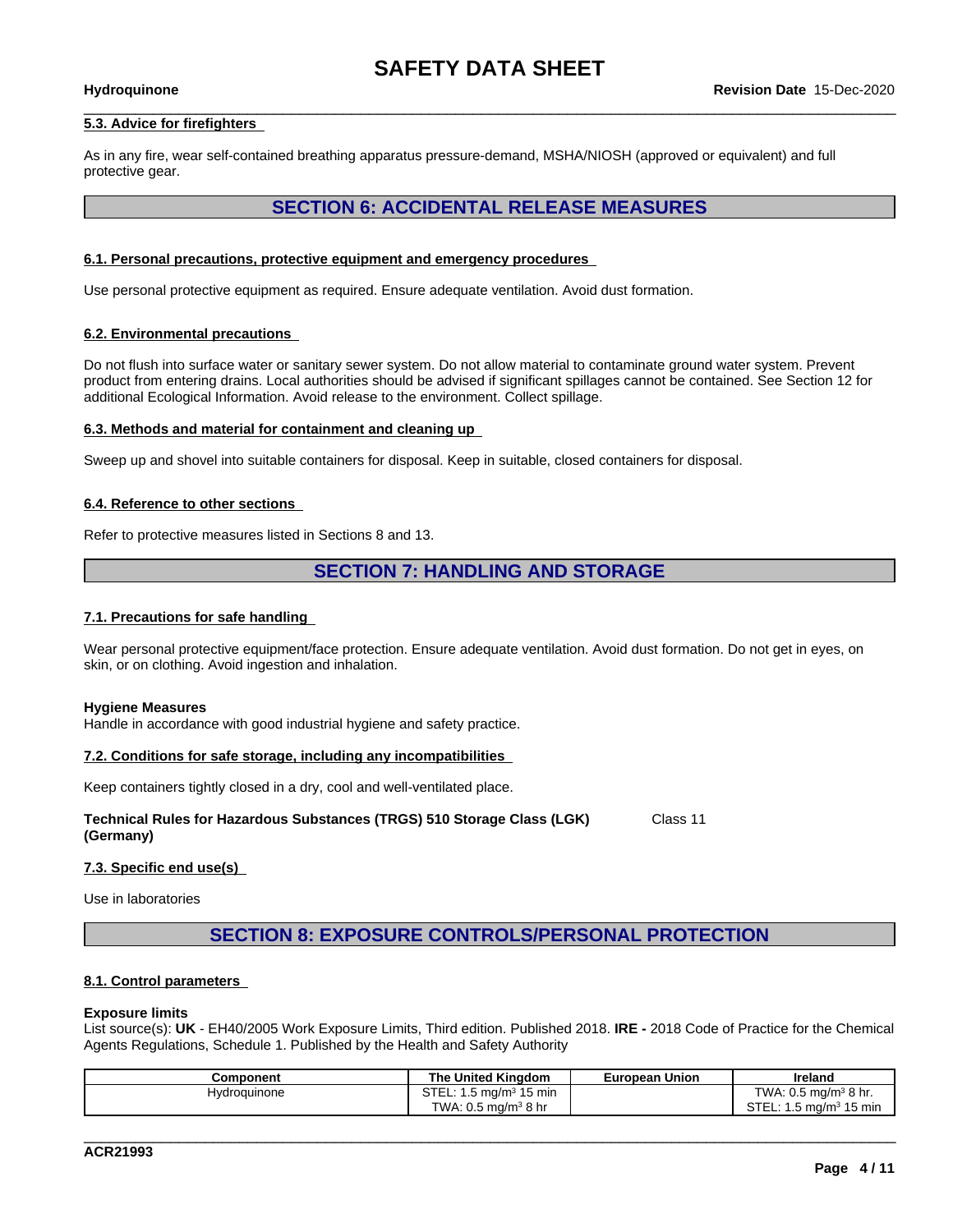#### **Biological limit values**

This product, as supplied, does not contain any hazardous materials with biological limits established by the region specific regulatory bodies

#### **Monitoring methods**

BS EN 14042:2003 Title Identifier: Workplace atmospheres. Guide for the application and use of procedures for the assessment of exposure to chemical and biological agents.

MDHS14/3 General methods for sampling and gravimetric analysis of respirable and inhalable dust

MDHS 98/2 Hydroquinone in air - Laboratory method using high performance liquid chromatography

#### **Derived No Effect Level (DNEL)** No information available

| Oral<br>Dermal | Route of exposure | Acute effects (local) | <b>Acute effects</b><br>(systemic) | <b>Chronic effects</b><br>(local) | <b>Chronic effects</b><br>(systemic) |
|----------------|-------------------|-----------------------|------------------------------------|-----------------------------------|--------------------------------------|
|                |                   |                       |                                    |                                   |                                      |
|                |                   |                       |                                    |                                   |                                      |
|                | <b>Inhalation</b> |                       |                                    |                                   |                                      |

#### **Predicted No Effect Concentration** No information available. **(PNEC)**

#### **8.2. Exposure controls**

#### **Engineering Measures**

Ensure adequate ventilation, especially in confined areas. Ensure that eyewash stations and safety showers are close to the workstation location.

Wherever possible, engineering control measures such as the isolation or enclosure of the process, the introduction of process or equipment changes to minimise release or contact, and the use of properly designed ventilation systems, should be adopted to control hazardous materials at source

#### **Personal protective equipment**

| <b>Eve Protection</b> | Tight sealing safety goggles Goggles (European standard - EN 166) |
|-----------------------|-------------------------------------------------------------------|
|                       |                                                                   |

**Hand Protection** Protective gloves

| <b>Glove material</b><br>Nitrile rubber<br>Neoprene<br>Natural rubber<br><b>PVC</b> | Breakthrough time Glove thickness<br>See manufacturers<br>recommendations | $\overline{\phantom{0}}$ | <b>EU standard</b><br>EN 374 | <b>Glove comments</b><br>(minimum requirement) |
|-------------------------------------------------------------------------------------|---------------------------------------------------------------------------|--------------------------|------------------------------|------------------------------------------------|
| Skin and body protection                                                            |                                                                           | Long sleeved clothing    |                              |                                                |

Inspect gloves before use.

Please observe the instructions regarding permeability and breakthrough time which are provided by the supplier of the gloves. (Refer to manufacturer/supplier for information)

Ensure gloves are suitable for the task: Chemical compatability, Dexterity, Operational conditions, User susceptibility, e.g. sensitisation effects, also take into consideration the specific local conditions under which the product is used, such as the danger of cuts, abrasion.

Remove gloves with care avoiding skin contamination.

| <b>Respiratory Protection</b> | When workers are facing concentrations above the exposure limit they must use<br>appropriate certified respirators.<br>To protect the wearer, respiratory protective equipment must be the correct fit and be used<br>and maintained properly |
|-------------------------------|-----------------------------------------------------------------------------------------------------------------------------------------------------------------------------------------------------------------------------------------------|
| Large scale/emergency use     | Use a NIOSH/MSHA or European Standard EN 136 approved respirator if exposure limits<br>are exceeded or if irritation or other symptoms are experienced                                                                                        |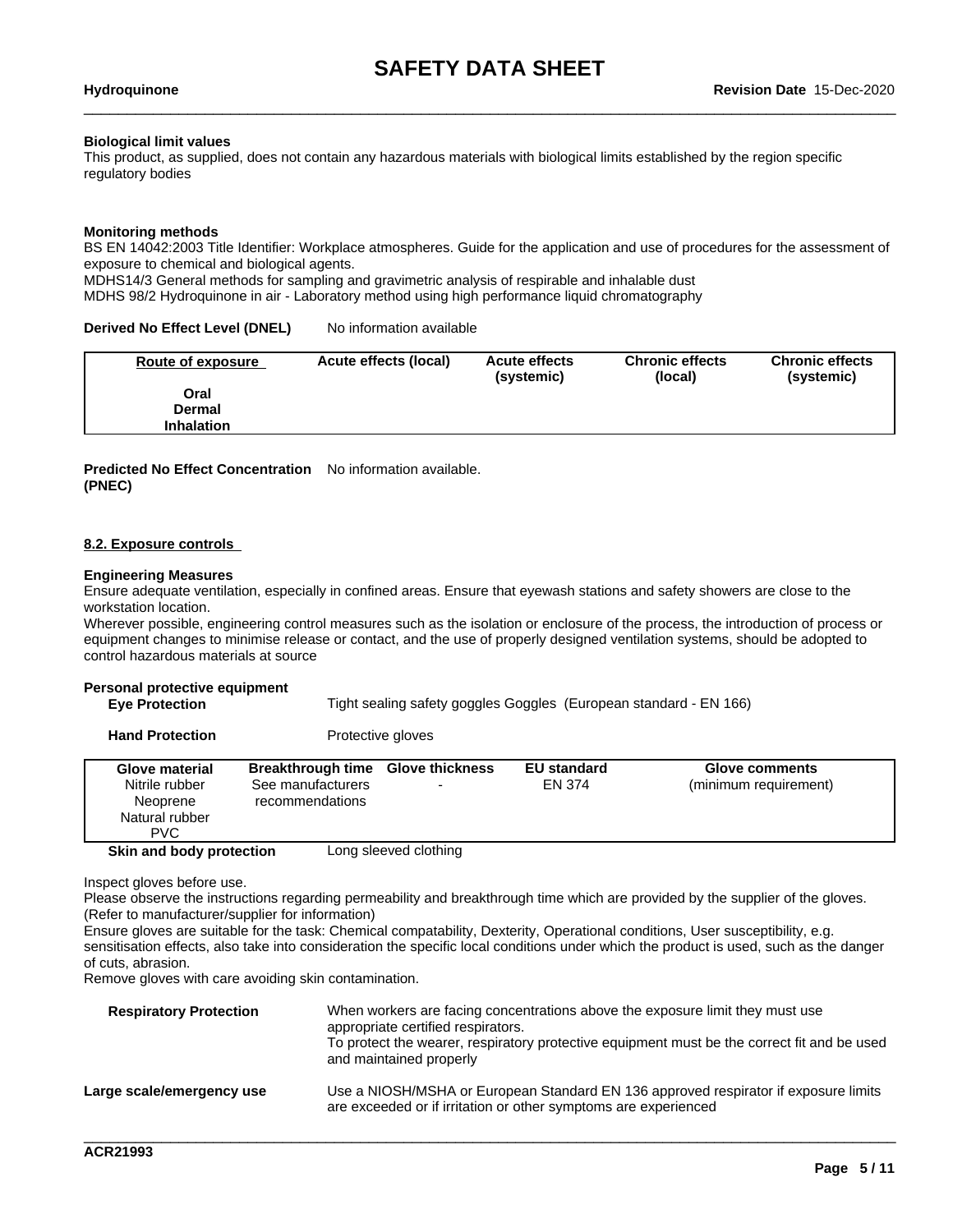# **SAFETY DATA SHEET**<br>Revision Date 15-Dec-2020

| <b>Hydroquinone</b>                    | Revision Date 15-Dec-2020                                                                                                                                                                                                                                                            |
|----------------------------------------|--------------------------------------------------------------------------------------------------------------------------------------------------------------------------------------------------------------------------------------------------------------------------------------|
|                                        | <b>Recommended Filter type:</b> Particulates filter conforming to EN 143                                                                                                                                                                                                             |
| Small scale/Laboratory use             | Use a NIOSH/MSHA or European Standard EN 149:2001 approved respirator if exposure<br>limits are exceeded or if irritation or other symptoms are experienced.<br>Recommended half mask:- Particle filtering: EN149:2001<br>When RPE is used a face piece Fit Test should be conducted |
| <b>Environmental exposure controls</b> | Prevent product from entering drains. Do not allow material to contaminate ground water<br>system. Local authorities should be advised if significant spillages cannot be contained.                                                                                                 |

## **SECTION 9: PHYSICAL AND CHEMICAL PROPERTIES**

### **9.1. Information on basic physical and chemical properties**

| <b>Physical State</b>                          | Solid                            |                                          |
|------------------------------------------------|----------------------------------|------------------------------------------|
| Appearance                                     | Off-white                        |                                          |
| Odor                                           | Odorless                         |                                          |
| <b>Odor Threshold</b>                          | No data available                |                                          |
| <b>Melting Point/Range</b>                     | 170 - 174 °C / 338 - 345.2 °F    |                                          |
| <b>Softening Point</b>                         | No data available                |                                          |
| <b>Boiling Point/Range</b>                     | 285 - 287 °C / 545 - 548.6 °F    | @ 760 mmHq                               |
| <b>Flammability (liquid)</b>                   | Not applicable                   | Solid                                    |
| <b>Flammability (solid,gas)</b>                | No information available         |                                          |
| <b>Explosion Limits</b>                        | No data available                |                                          |
| <b>Flash Point</b>                             | 165 °C / 329 °F                  | <b>Method -</b> No information available |
| <b>Autoignition Temperature</b>                | 520 - °C / 968 - °F              |                                          |
| <b>Decomposition Temperature</b>               | No data available                |                                          |
| рH                                             | 3.75                             | 70 g/l ag.sol                            |
| <b>Viscosity</b>                               | Not applicable                   | Solid                                    |
| <b>Water Solubility</b>                        | 70 g/l in water (20°C)           |                                          |
| Solubility in other solvents                   | No information available         |                                          |
| <b>Partition Coefficient (n-octanol/water)</b> |                                  |                                          |
| <b>Component</b>                               | log Pow                          |                                          |
| Hydroquinone                                   | 0.5                              |                                          |
| <b>Vapor Pressure</b>                          | 1 mmHg @ 132 °C                  |                                          |
| Density / Specific Gravity                     | 1.320                            |                                          |
| <b>Bulk Density</b>                            | No data available                |                                          |
| <b>Vapor Density</b>                           | Not applicable                   | Solid                                    |
| <b>Particle characteristics</b>                | No data available                |                                          |
| 9.2. Other information                         |                                  |                                          |
| <b>Molecular Formula</b>                       | C6 H <sub>6</sub> O <sub>2</sub> |                                          |

**SECTION 10: STABILITY AND REACTIVITY**

\_\_\_\_\_\_\_\_\_\_\_\_\_\_\_\_\_\_\_\_\_\_\_\_\_\_\_\_\_\_\_\_\_\_\_\_\_\_\_\_\_\_\_\_\_\_\_\_\_\_\_\_\_\_\_\_\_\_\_\_\_\_\_\_\_\_\_\_\_\_\_\_\_\_\_\_\_\_\_\_\_\_\_\_\_\_\_\_\_\_\_\_\_\_

**10.1. Reactivity** None known, based on information available

**10.2. Chemical stability**

Stable under normal conditions.

**10.3. Possibility of hazardous reactions**

**Molecular Weight** 110.11

**Evaporation Rate** Not applicable - Solid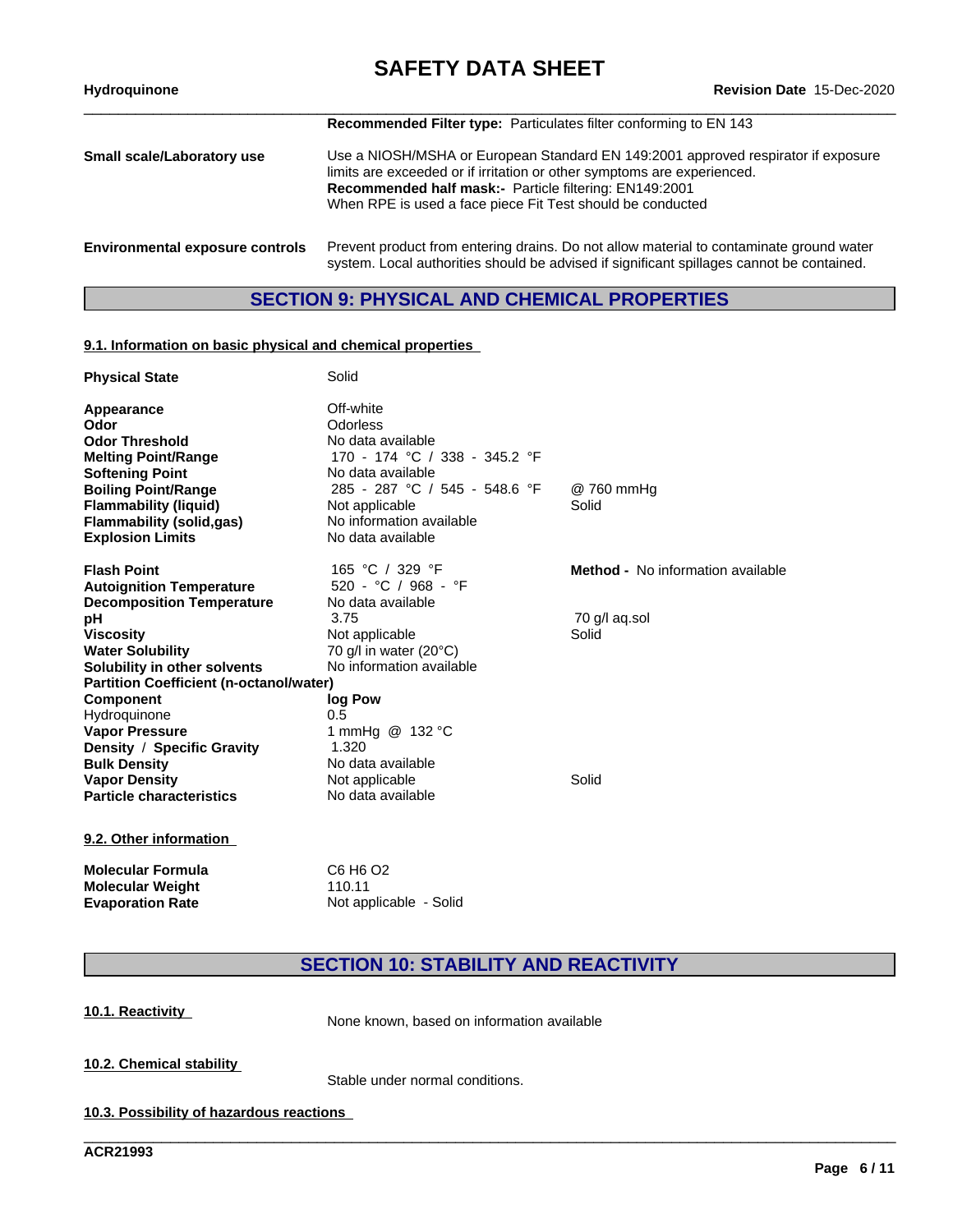| <b>Hazardous Polymerization</b><br><b>Hazardous Reactions</b> | Hazardous polymerization does not occur.<br>None under normal processing. |
|---------------------------------------------------------------|---------------------------------------------------------------------------|
| 10.4. Conditions to avoid                                     | Avoid dust formation. Incompatible products. Excess heat.                 |
| 10.5. Incompatible materials                                  | Strong oxidizing agents. Strong bases. Alkaline.                          |

#### **10.6. Hazardous decomposition products**

Carbon monoxide (CO). Carbon dioxide (CO2).

### **SECTION 11: TOXICOLOGICAL INFORMATION**

### **11.1. Information on hazard classes as defined in Regulation (EC) No 1272/2008**

**Product Information**

**(a) acute toxicity;**

**Oral** Category 4<br> **Dermal** Based on a **Dermal** Based on available data, the classification criteria are not met<br> **Inhalation** Based on available data, the classification criteria are not met **Inhalation** Based on available data, the classification criteria are not met

| Component    | ∟D50 Oral                 | <b>LD50 Dermal</b>                    | ∟C50 Inhalation |
|--------------|---------------------------|---------------------------------------|-----------------|
| Hydroguinone | $LD50 = 298$ mg/kg<br>Rat | (Rabbit)<br>74800 mg/kg<br>$LD50 = 7$ |                 |

- **(b) skin corrosion/irritation;** No data available
- **(c) serious eye damage/irritation;** Category 1
- **(d) respiratory or skin sensitization; Respiratory** No data available<br> **Skin** Category 1 **Category 1** May cause sensitization by skin contact **(e) germ cell mutagenicity;** Category 2 Mutagenic category 2

**(f) carcinogenicity;** Category 2

The table below indicates whether each agency has listed any ingredient as a carcinogen

| <b>Component</b> | <br>UK | Germany | $I\triangle R$<br>ını |
|------------------|--------|---------|-----------------------|
| Hvdroauınone     |        | Cat. ∠  |                       |

| (g) reproductive toxicity;<br><b>Reproductive Effects</b> | No data available<br>Experiments have shown reproductive toxicity effects on laboratory animals. |
|-----------------------------------------------------------|--------------------------------------------------------------------------------------------------|
| (h) STOT-single exposure;                                 | No data available                                                                                |
| (i) STOT-repeated exposure;                               | No data available                                                                                |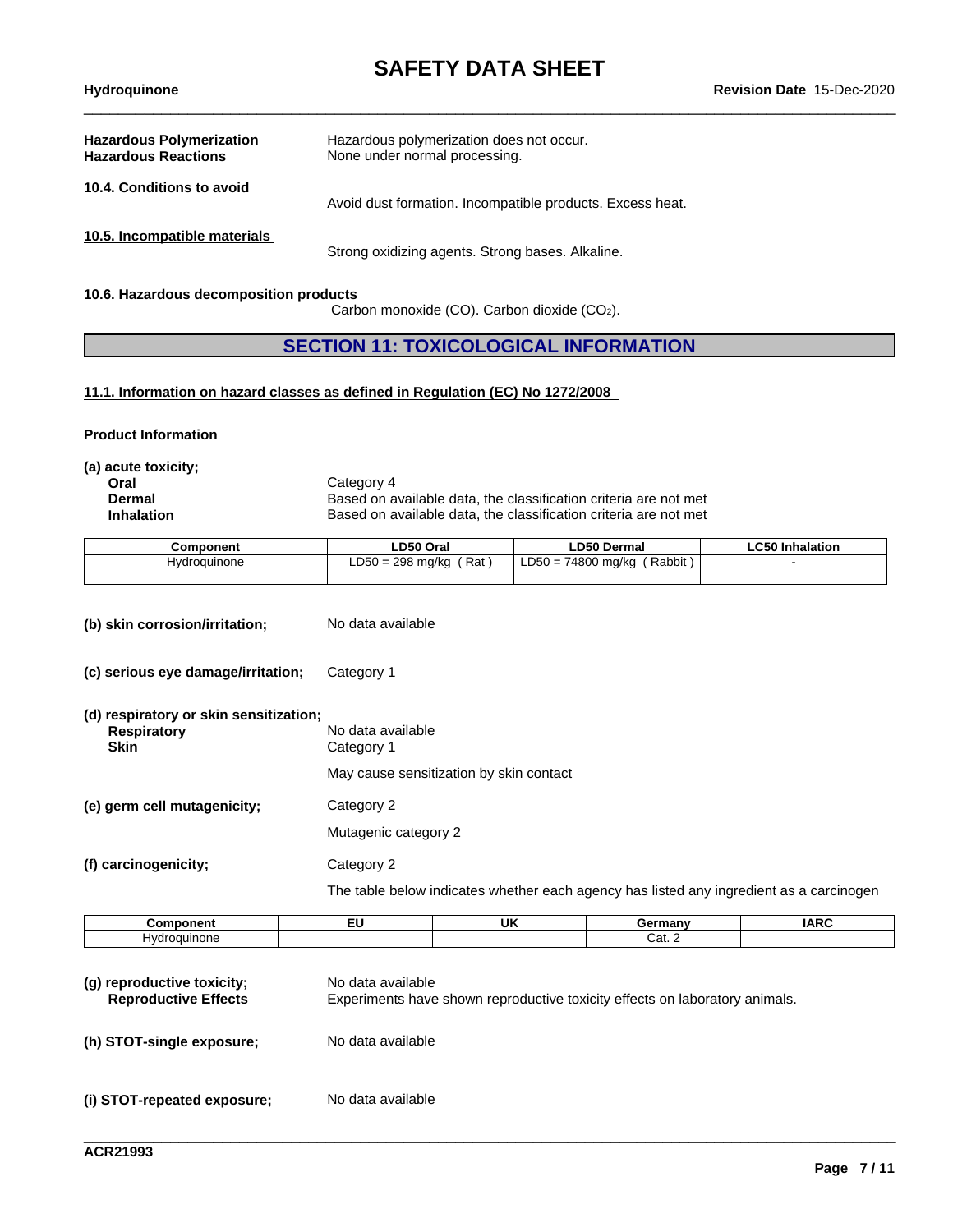| <b>Hydroguinone</b>                | <b>Revision Date 15-Dec-2020</b>                                                                                                                                                                                             |
|------------------------------------|------------------------------------------------------------------------------------------------------------------------------------------------------------------------------------------------------------------------------|
| <b>Target Organs</b>               | No information available.                                                                                                                                                                                                    |
| (i) aspiration hazard;             | Not applicable<br>Solid                                                                                                                                                                                                      |
| delayed                            | Symptoms / effects, both acute and Symptoms of allergic reaction may include rash, itching, swelling, trouble breathing, tingling<br>of the hands and feet, dizziness, lightheadedness, chest pain, muscle pain or flushing. |
| 11.2. Information on other hazards |                                                                                                                                                                                                                              |

| <b>Endocrine Disrupting Properties</b> | Assess endocrine disrupting properties for human health. This product does not contain any |
|----------------------------------------|--------------------------------------------------------------------------------------------|
|                                        | known or suspected endocrine disruptors.                                                   |

# **SECTION 12: ECOLOGICAL INFORMATION**

# **12.1. Toxicity**

Very toxic to aquatic organisms. The product contains following substances which are hazardous for the environment.

| Component    | <b>Freshwater Fish</b>                                                                                                                                                                                                                                    | <b>Water Flea</b>                           | <b>Freshwater Algae</b>                                        |
|--------------|-----------------------------------------------------------------------------------------------------------------------------------------------------------------------------------------------------------------------------------------------------------|---------------------------------------------|----------------------------------------------------------------|
| Hydroquinone | $LC50: = 0.17$ mg/L, 96h<br>(Brachydanio rerio)<br>$LC50: = 0.044$ mg/L, 96h<br>flow-through (Oncorhynchus<br>mykiss)<br>LC50: 0.1 - 0.18 mg/L, 96h static<br>(Pimephales promelas)<br>$LC50: = 0.044$ mg/L, 96h<br>flow-through (Pimephales<br>promelas) | $EC50: = 0.29$ mg/L, 48h<br>(Daphnia magna) | $EC50. = 0.335$ mg/L, 72h<br>(Pseudokirchneriella subcapitata) |

| Component    | <b>Microtox</b>                                           | <b>M-Factor</b> |
|--------------|-----------------------------------------------------------|-----------------|
| Hydroguinone | $EC50 = 0.038$ mg/L 15 min<br>$EC50 = 0.0382$ mg/L 30 min |                 |
|              | $EC50 = 0.042$ mg/L 5 min<br>$EC50 = 23.75$ mg/L 60 min   |                 |

| 12.2. Persistence and degradability Expected to be biodegradable |                                                                                                                    |
|------------------------------------------------------------------|--------------------------------------------------------------------------------------------------------------------|
| <b>Persistence</b>                                               | Soluble in water, Persistence is unlikely, based on information available.                                         |
| Degradation in sewage<br>treatment plant                         | Contains substances known to be hazardous to the environment or not degradable in waste<br>water treatment plants. |
|                                                                  |                                                                                                                    |

### **12.3. Bioaccumulative potential** Bioaccumulation is unlikely

|     | --  | Ri<br>----<br>ы |
|-----|-----|-----------------|
| ⊣v∩ | v.v |                 |

**12.4. Mobility in soil** The product is water soluble, and may spread in water systems . Will likely be mobile in the environment due to its water solubility. Highly mobile in soils **12.5. Results of PBT and vPvB assessment** Substance is not considered persistent, bioaccumulative and toxic (PBT) / very persistent and very bioaccumulative (vPvB). **12.6. Endocrine disrupting properties**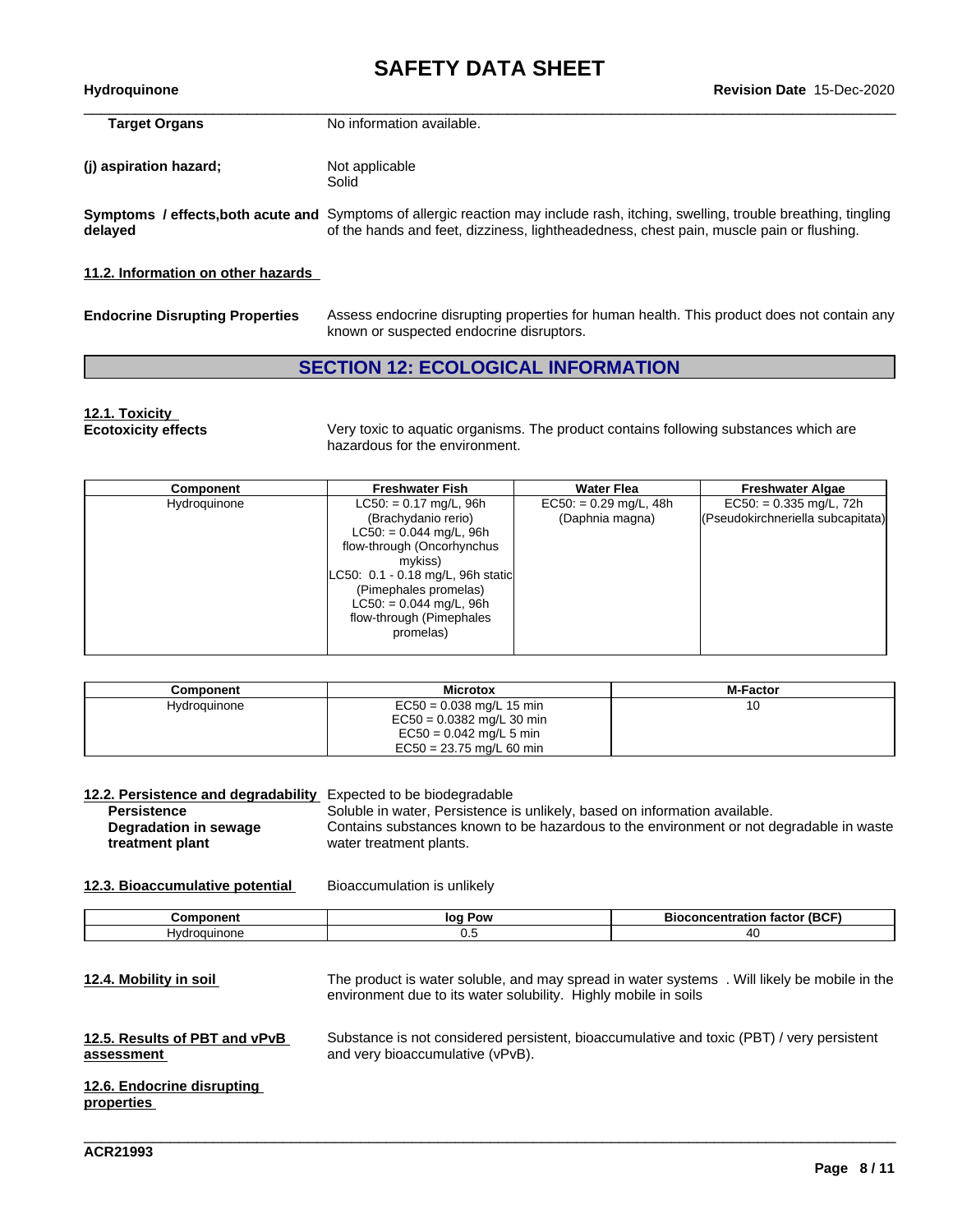\_\_\_\_\_\_\_\_\_\_\_\_\_\_\_\_\_\_\_\_\_\_\_\_\_\_\_\_\_\_\_\_\_\_\_\_\_\_\_\_\_\_\_\_\_\_\_\_\_\_\_\_\_\_\_\_\_\_\_\_\_\_\_\_\_\_\_\_\_\_\_\_\_\_\_\_\_\_\_\_\_\_\_\_\_\_\_\_\_\_\_\_\_\_ **Hydroquinone Revision Date** 15-Dec-2020 **Endocrine Disruptor Information** This product does not contain any known or suspected endocrine disruptors

**12.7. Other adverse effects**

This product does not contain any known or suspected substance **Ozone Depletion Potential** This product does not contain any known or suspected substance

## **SECTION 13: DISPOSAL CONSIDERATIONS**

### **13.1. Waste treatment methods Waste from Residues/Unused Products** Should not be released into the environment. Waste is classified as hazardous. Dispose of in accordance with the European Directives on waste and hazardous waste. Dispose of in accordance with local regulations. **Contaminated Packaging** Dispose of this container to hazardous or special waste collection point. **European Waste Catalogue (EWC)** According to the European Waste Catalog, Waste Codes are not product specific, but application specific. **Other Information** Do not flush to sewer. Waste codes should be assigned by the user based on the application for which the product was used. Do not empty into drains. Do not let this chemical enter the environment.

## **SECTION 14: TRANSPORT INFORMATION**

#### **IMDG/IMO**

| 14.1. UN number<br>14.2. UN proper shipping name<br><b>Technical Shipping Name</b><br>14.3. Transport hazard class(es)<br>14.4. Packing group        | <b>UN3077</b><br>Environmentally hazardous substances, solid, n.o.s.<br>Hydroquinone<br>9<br>III         |
|------------------------------------------------------------------------------------------------------------------------------------------------------|----------------------------------------------------------------------------------------------------------|
| <b>ADR</b>                                                                                                                                           |                                                                                                          |
| 14.1. UN number<br>14.2. UN proper shipping name<br><b>Technical Shipping Name</b><br>14.3. Transport hazard class(es)<br>14.4. Packing group        | <b>UN3077</b><br>Environmentally hazardous substances, solid, n.o.s.<br>Hydroquinone<br>9<br>III         |
| IATA                                                                                                                                                 |                                                                                                          |
| 14.1. UN number<br>14.2. UN proper shipping name<br><b>Technical Shipping Name</b><br><u>14.3. Transport hazard class(es)</u><br>14.4. Packing group | <b>UN3077</b><br>Environmentally hazardous substances, solid, n.o.s<br>Hydroquinone<br>9<br>III          |
| 14.5. Environmental hazards                                                                                                                          | Dangerous for the environment<br>Product is a marine pollutant according to the criteria set by IMDG/IMO |
| 14.6. Special precautions for user                                                                                                                   | No special precautions required                                                                          |
| 14.7. Maritime transport in bulk<br>according to IMO instruments                                                                                     | Not applicable, packaged goods                                                                           |

# **SECTION 15: REGULATORY INFORMATION**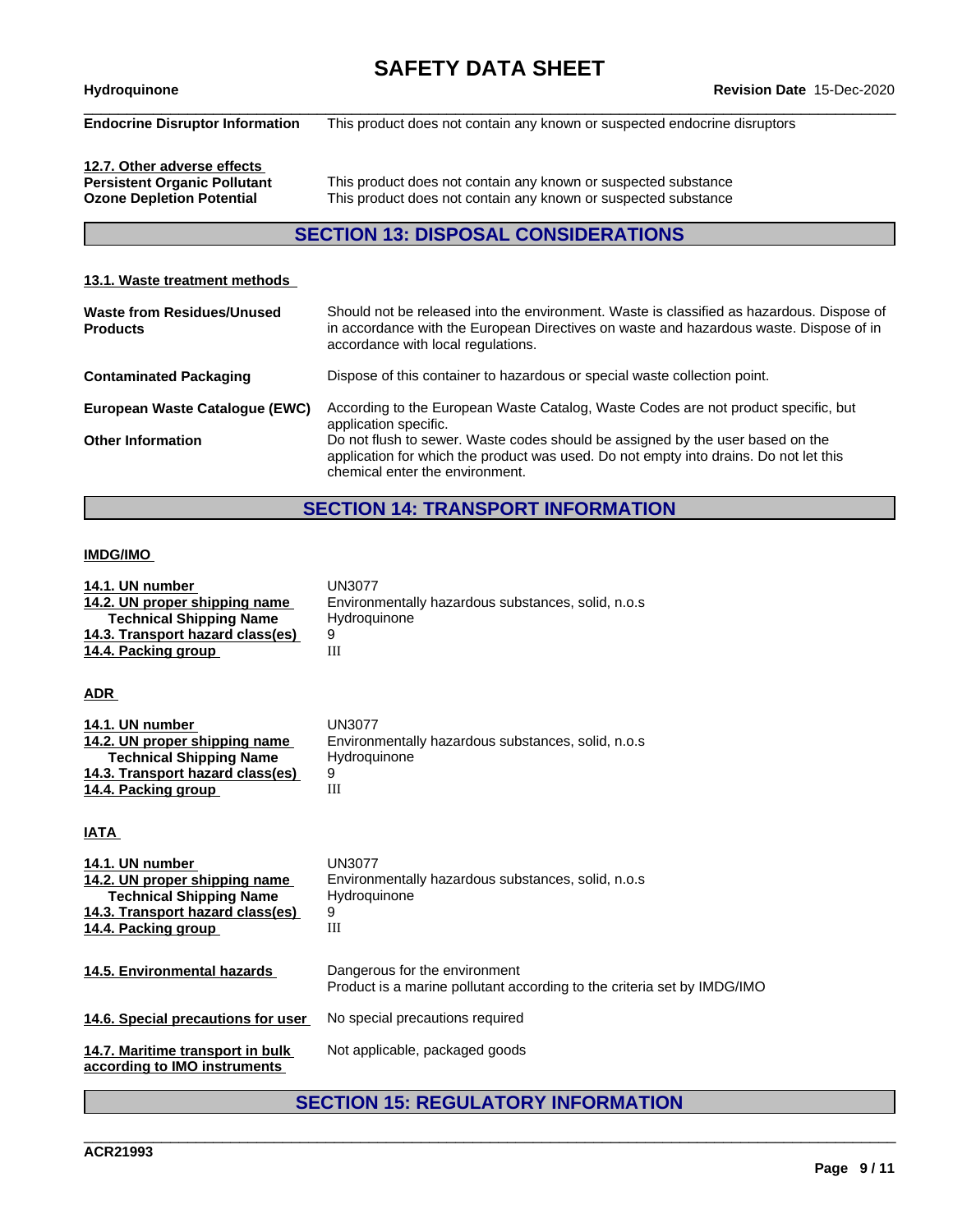### **15.1. Safety, health and environmental regulations/legislation specific for the substance or mixture**

#### **International Inventories**

X = listed, Europe (EINECS/ELINCS/NLP), U.S.A. (TSCA), Canada (DSL/NDSL), Philippines (PICCS), China (IECSC), Japan (ENCS), Australia (AICS), Korea (ECL).

| Component    | <b>EINECS</b> | <b>ELINCS</b> | <b>NLP</b> | <b>TSCA</b> | <b>DSL</b> | <b>NDSL</b> | <b>PICCS</b> | <b>ENCS</b> | <b>IECSC</b> | <b>AICS</b> | <b>KECL</b>   |
|--------------|---------------|---------------|------------|-------------|------------|-------------|--------------|-------------|--------------|-------------|---------------|
| Hydroquinone | 204-617-8     |               |            |             |            |             |              |             |              |             | $-351'$<br>KE |
|              |               |               |            |             |            |             |              |             |              |             |               |

Regulation (EC) No 649/2012 of the European Parliament and of the Council of 4 July 2012 concerning the export and **import of dangerous chemicals** Not applicable

#### **National Regulations**

#### **WGK Classification** See table for values

| <b>Component</b> | <b>Water Classification</b><br>(VwVwS)<br>Germanv | <b>Class</b><br>-uft<br>Germany ·<br>I Д. І |
|------------------|---------------------------------------------------|---------------------------------------------|
| Hvdroauinone     | WGK3                                              | Class<br>(Massenkonzentration)<br>ma/m      |

| Component    | - INRS (Tables of occupational diseases)<br>France                                                 |
|--------------|----------------------------------------------------------------------------------------------------|
| Hvdroauınone | Tableaux des maladies professionnelles<br>1 - RG 65<br>$TMP$ .                                     |
| $\mathbf{H}$ | Toke note of Control of Subetenese Hazardous to Hoolth Bequietions (COSHH) 2002 and 2005 Amondment |

**UK** - Take note of Control of Substances Hazardous to Health Regulations (COSHH) 2002 and 2005 Amendment

#### **15.2. Chemical safety assessment**

A Chemical Safety Assessment/Report (CSA/CSR) has not been conducted

### **SECTION 16: OTHER INFORMATION**

#### **Full text of H-Statements referred to undersections 2 and 3**

H302 - Harmful if swallowed

- H317 May cause an allergic skin reaction
- H318 Causes serious eye damage
- H341 Suspected of causing genetic defects
- H351 Suspected of causing cancer
- H400 Very toxic to aquatic life

#### **Legend**

**CAS** - Chemical Abstracts Service **TSCA** - United States Toxic Substances Control Act Section 8(b) Inventory **EINECS/ELINCS** - European Inventory of Existing Commercial Chemical **DSL/NDSL** - Canadian Domestic Substances List/Non-Domestic Substances/EU List of Notified Chemical Substances Substances List **PICCS** - Philippines Inventory of Chemicals and Chemical Substances **ENCS** - Japanese Existing and New Chemical Substances<br>**IECSC** - Chinese Inventory of Existing Chemical Substances **AICS** - Australian Inventory of Chemi **IECSC** - Chinese Inventory of Existing Chemical Substances **KECL** - Korean Existing and Evaluated Chemical Substances **NZIoC** - New Zealand Inventory of Chemicals **WEL** - Workplace Exposure Limit **TWA** - Time Weighted Average **ACGIH** - American Conference of Governmental Industrial Hygienists **IARC** - International Agency for Research on Cancer **DNEL** - Derived No Effect Level<br> **RPE** - Respiratory Protective Equipment<br> **RPE** - Respiratory Protective Equipment<br> **PRE** - Respiratory Protective Equipment **RPE** - Respiratory Protective Equipment **LC50** - Lethal Concentration 50% **LC50** - Lethal Concentration 50%<br> **NOEC** - No Observed Effect Concentration<br> **ROW** - Partition coefficient Octanol:

**NOEC** - No Observed Effect Concentration **POW - Partition coefficient Octanol: Water**<br> **PBT** - Persistent, Bioaccumulative, Toxic **PBT** - VPVB - very Persistent, very Bioaccumula

\_\_\_\_\_\_\_\_\_\_\_\_\_\_\_\_\_\_\_\_\_\_\_\_\_\_\_\_\_\_\_\_\_\_\_\_\_\_\_\_\_\_\_\_\_\_\_\_\_\_\_\_\_\_\_\_\_\_\_\_\_\_\_\_\_\_\_\_\_\_\_\_\_\_\_\_\_\_\_\_\_\_\_\_\_\_\_\_\_\_\_\_\_\_

**vPvB** - very Persistent, very Bioaccumulative